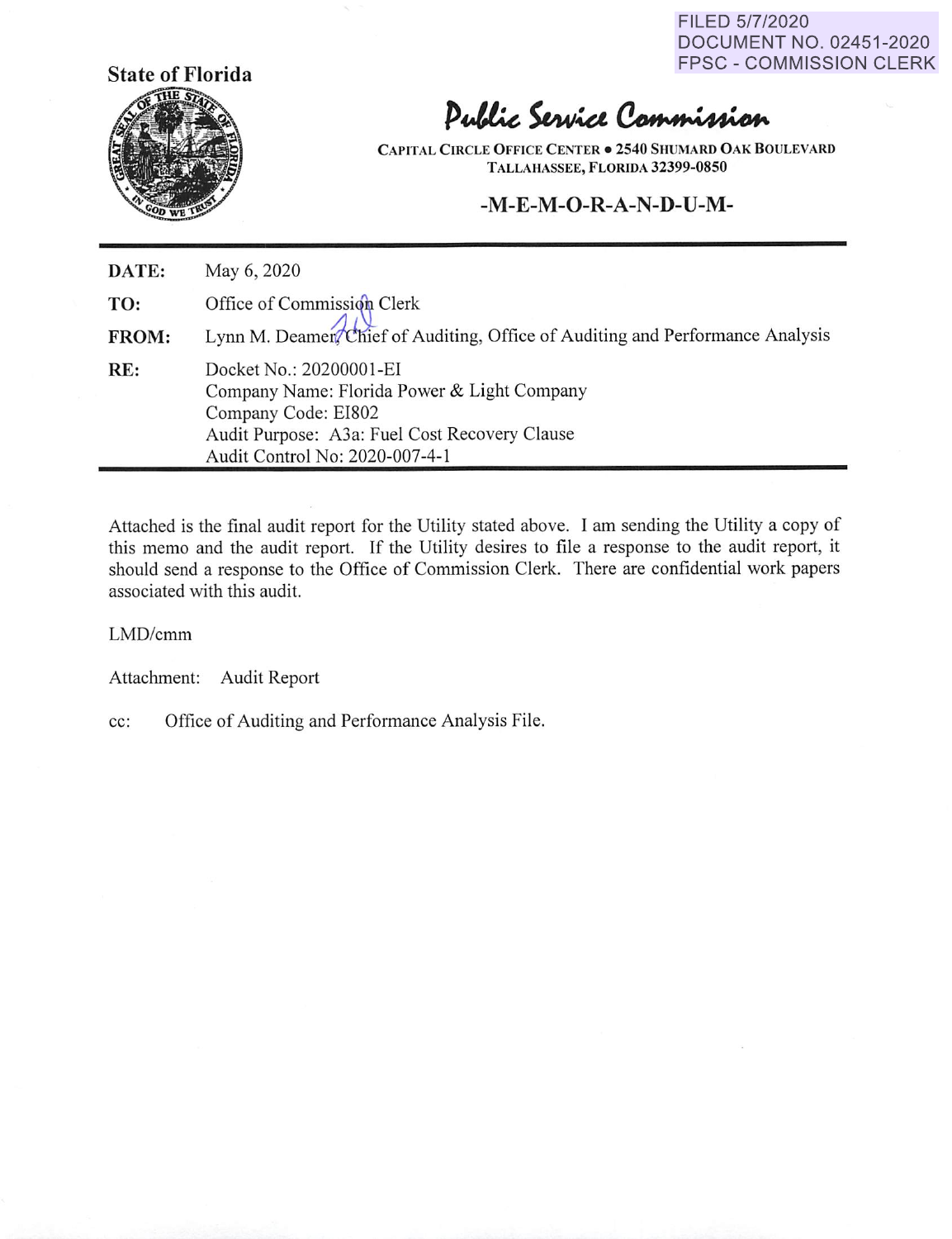**State of Florida 6!** 

# **Public Service Commission**

Office of Auditing and Performance Analysis Bureau of Auditing Miami District Office

# **Auditor's Report**

Florida Power & Light Company Fuel Cost Recovery Clause

# **Twelve Months Ended December 31, 2019**

Docket No. 20200001-EI Audit Control No. 2020-007-4-1 **April 23, 2020** 

**April 23, 2020**<br> **April 23, 2020**<br>
<u>Cleade Jorde</u>

Iliana H. Piedra Audit Manager

Audit Manager<br>*Louis Cabriela M. Leon* 

Audit Staff

Marisa N. Glover Reviewer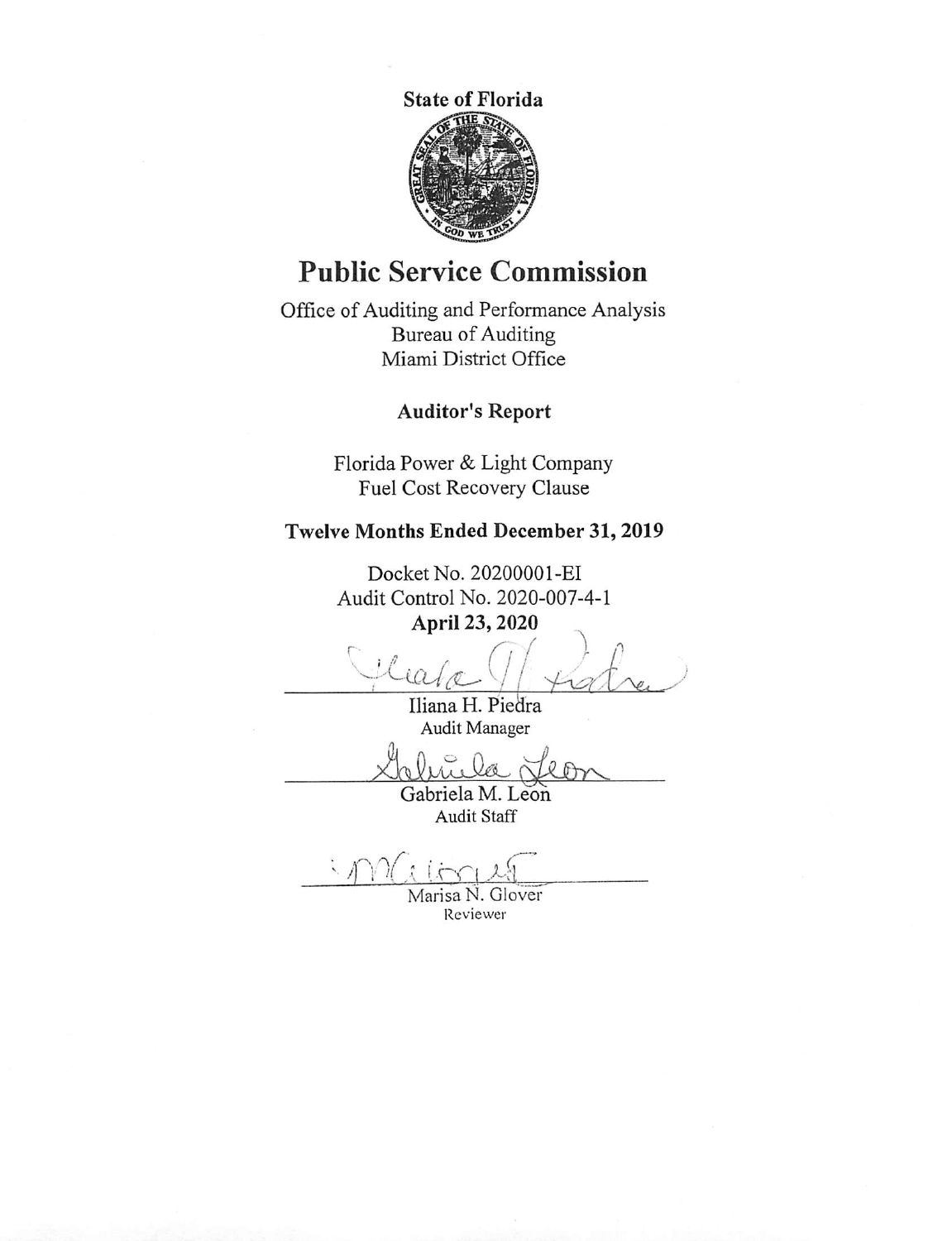# Table of Contents

| <b>Audit Findings</b> |  |
|-----------------------|--|
| <b>Exhibit</b>        |  |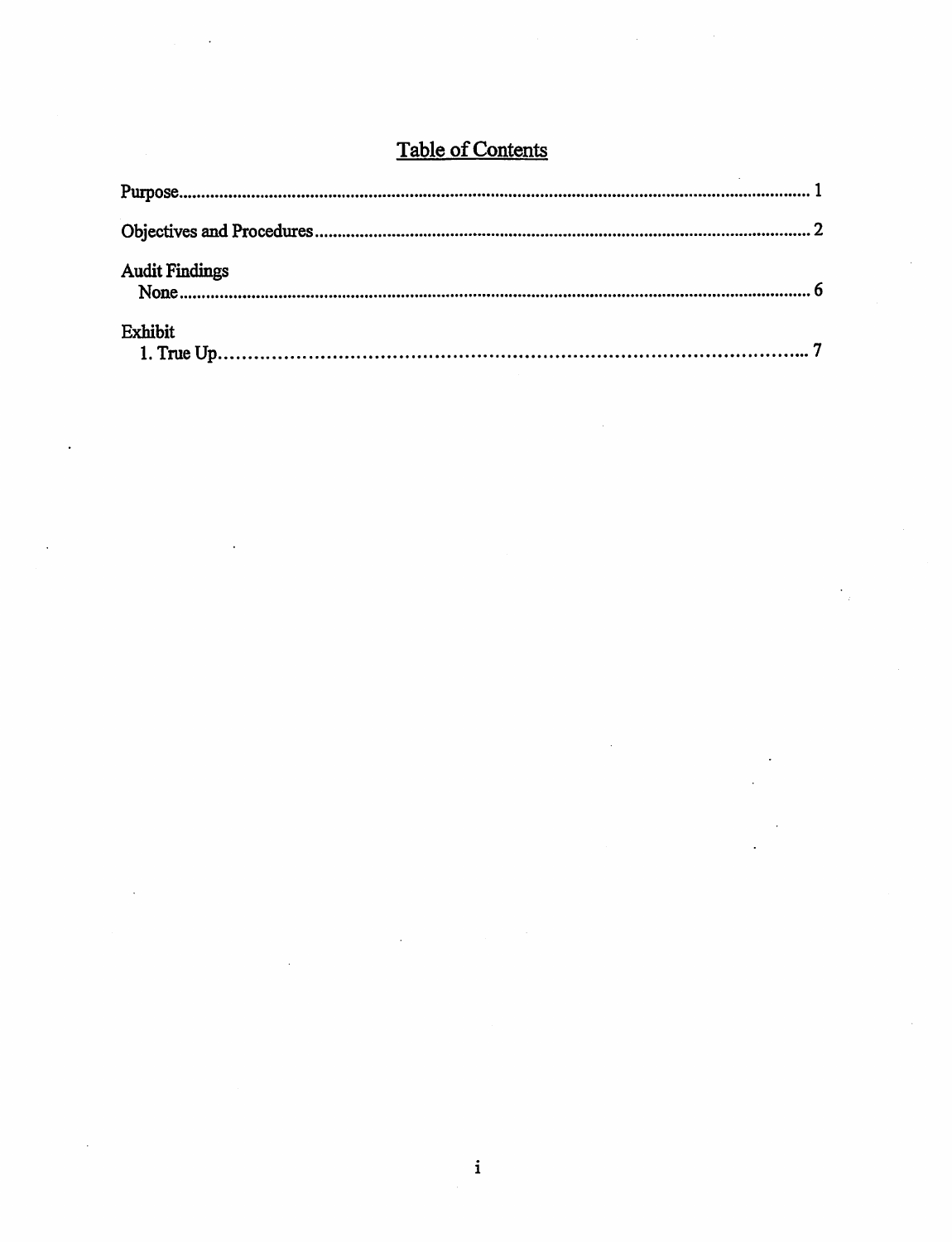## Purpose

To: Florida Public Service Commission

 $\ddot{\phantom{1}}$ 

We have performed the procedures described later in this report to meet the objectives set forth by the Division of Accounting and Finance in its audit service request dated January 02, 2020. We have applied these procedures to the attached summary exhibit and to several related schedules prepared by Florida Power & Light Company in support of its 2019 filing for the Fuel and Purchased Power Cost Recovery Clause in Docket No. 20200001-EI.

The report is intended only for internal Commission use.

 $\ddot{\phantom{a}}$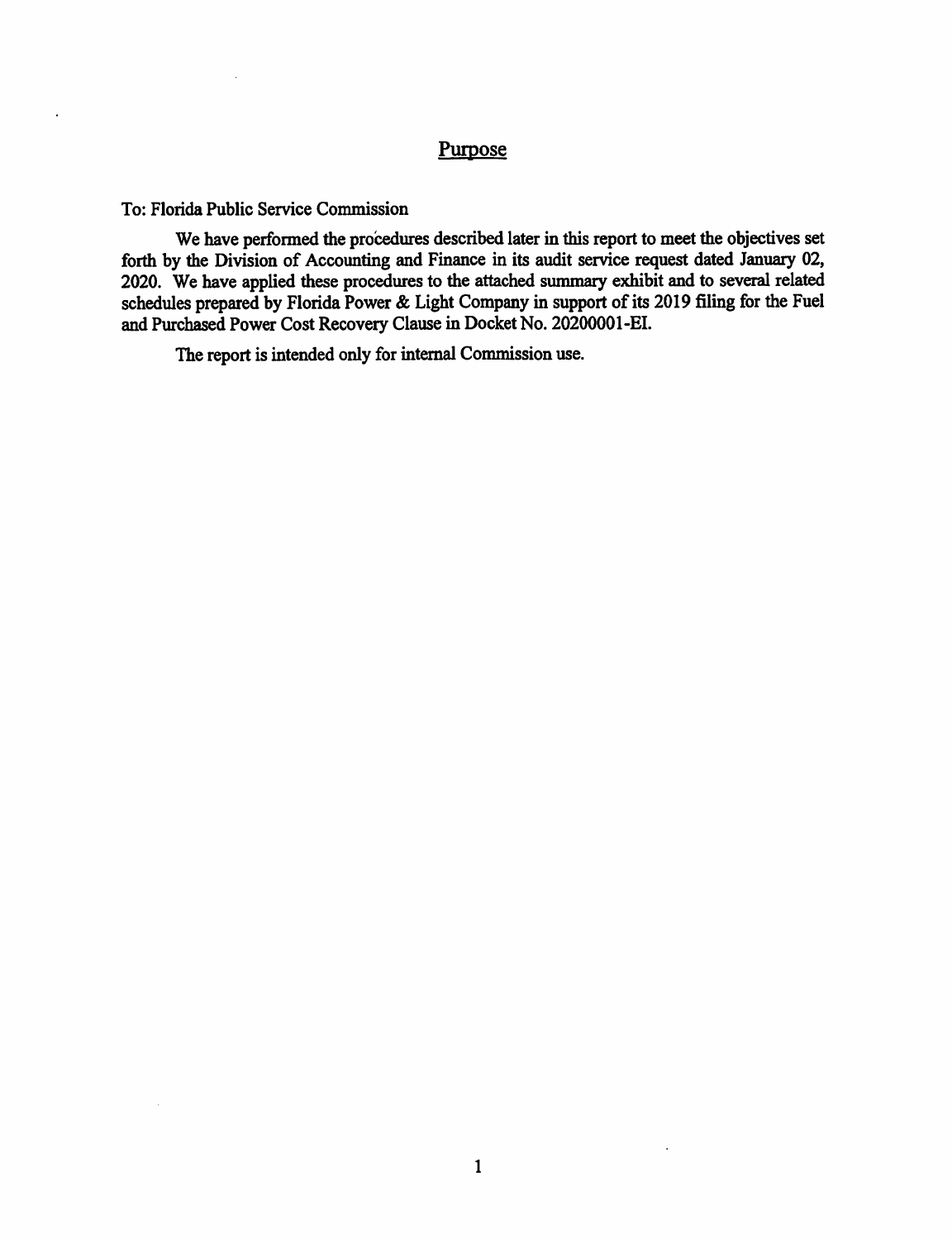# Objectives and Procedures

## **General**

#### Definition

FPL/Utility refers to the Florida Power & Light Company. FAC refers to the Fuel and Purchased Power Cost Recovery Clause.

### **Revenue**

#### Operating Revenues

**Objectives:** The objectives were to determine the actual Kilowatt Hours (KWH) sold for the period January 1, 2019 through December 31, 2019, and whether FPL applied the Commission approved cost recovery factor to actual KWH sales for the FAC.

**Procedures:** We computed revenues using the factors in Order No. PSC-2018-0610-FOF-EI, issued December 26, 2018 and actual KWH sales from the Fuel Revenue Reports and reconciled them to the FAC. We selected a sample of residential and commercial customers' bills for the period and recalculated each to verify the use of the correct tariff rate. This work was performed jointly with the revenue portions of the other clause audits of Florida Power & Light Company. No exceptions were noted.

### **Expense**

Objectives: The objectives were to review the expenses which the Utility included in the FAC and to determine whether those expenses are properly recoverable based on the requirements established in Order No. 14546, issued July 8, 1985.

**Procedures:** We reconciled fuel expenses in the FAC to the general ledger. We reviewed and sampled fuel expenses reported on Schedules A-1 and A-2 and other supporting documentation to determine that fuel expense included in the F AC complied with the requirements of Order No. 14546. No exceptions were noted.

**Objective:** The objective was to determine whether generation-related gains derived from nonseparated wholesale energy sales were credited to the FAC as required in Order No. PSC-2000-1744-P AA-EI, issued September 26, 2000.

**Procedures:** We selected one month of Energy Marketing energy sales transactions to sample for the period. The transactions were traced to invoices, and Energy Marketing reports. The gains were recalculated and the credit was traced to the FAC. No exceptions were noted.

**Objectives:** The objective was to determine whether energy payments to qualifying facilities on Schedule A-8 are based on the appropriate standard offer or negotiated contract rate.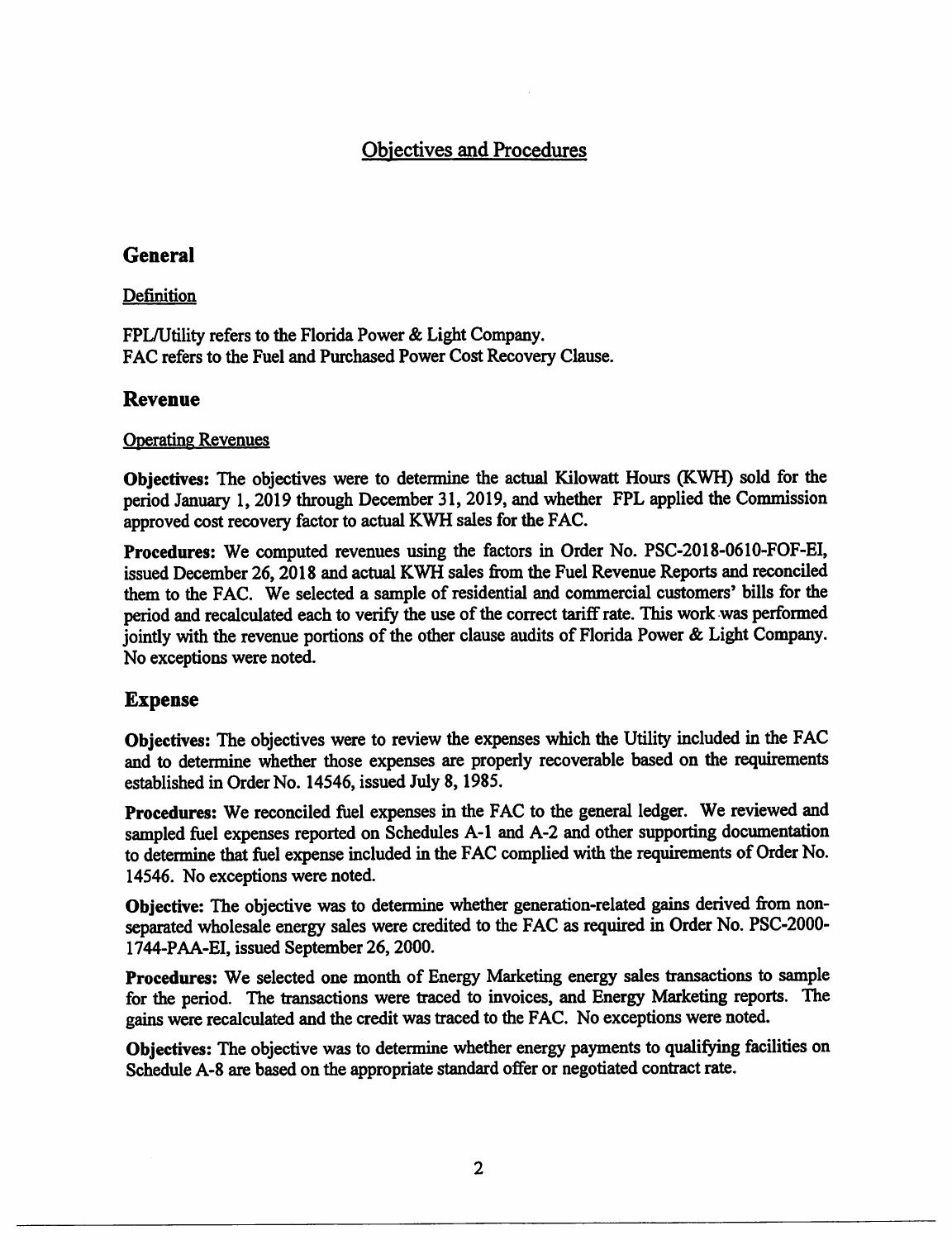**Procedures:** We selected a sample of energy payment transactions for the period. The payments were traced to purchase statements, invoices and billing statements. No exceptions were noted.

**Objectives:** The objective was to determine whether the payments for firm natural gas storage were recorded according to the terms and conditions of the Storage Service Agreements between FPL and two parties.

**Procedures:** We tested a sample of vendor invoices and agreed the quantities and costs to the terms and conditions of the gas storage agreement. No exceptions were noted.

**Objectives:** The objective was to determine whether the finn transportation service (FTS) charge for transporting natural gas agrees with the FTS rate schedules from the pipeline company's tariff.

**Procedures:** We sampled FTS payments and traced them to the vendor invoices, FPL purchase statements and to the pipeline company's posted tariffs. No exceptions were noted.

**Objectives:** The objective was to determine whether purchased power payments on Schedule A-7 were supported by proper source documentation.

**Procedures:** We obtained and sampled purchased power payments. We recalculated and traced the sample to the true-up schedules. The true-up schedules were verified and the prior months fuel costs were reconciled to actual invoices. No exceptions were noted.

#### **Inventory**

**Objectives:** The objectives were to determine whether semi-annual coal inventory surveys were completed and that inventory adjustments to coal supplies were made as required in Order PSC-1997-0359-FOF-EI, issued March 31, 1997.

Procedures: We obtained FPL's coal inventory analysis, inventory adjustment and survey reports. The adjustments were recalculated and reconciled to the survey reports and inventory analysis. We verified that the inventory adjustment calculations were consistent with the requirements of Order No. PSC-1997-0359-FOF-EI. The inventory adjustments were traced to the FAC and the general ledger. No exceptions were noted.

#### **Other**

**Objectives:** The objective was to determine whether any vendor credits or rebates were credited to fuel cost in the FAC.

Procedures: We obtained a schedule of FPL's fuel payable account for the period. We selected a sample of invoices and verified that no credits or refunds were present. Additionally, we obtained a statement from the Utility confirming that, during 2019, no vendor rebates or refunds were received during that period. No exceptions were noted.

**Objectives:** The objective was to determine whether service hours, reserve shutdown hours and unavailable hours for FPL's Generating Performance Incentive Factor (GPIF) filings agree with source documents.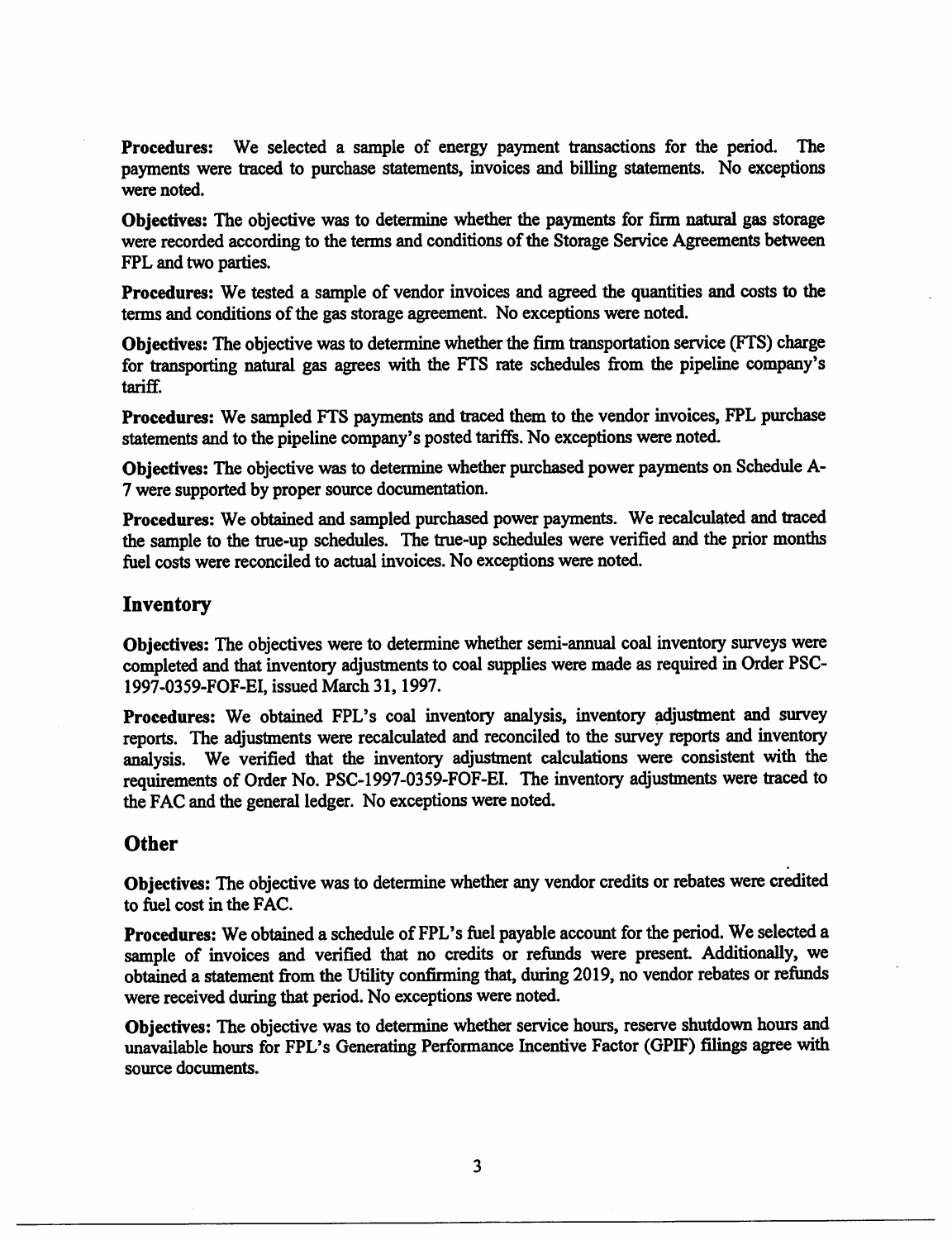**Procedures:** We recalculated and reconciled the service hours, reserve shutdown hours, and unavailable hours from the GPIF filing to source documentation for the month of September. No exceptions were noted.

**Objectives:** The objectives were to determine whether the coal and oil purchases on Form <sup>423</sup> reconcile with the FAC and are supported by source documentation and backed by contractual obligations.

**Procedures:** We reconciled coal and oil purchases on Form 423 with the FAC and the Fossil Fuel Inventory Report for the period. We traced Schedule A-5 to the Fuel Used in the Electric Generating Plants Reports which were tested in our sampling of Fuel Costs of System Net Generation. No exceptions were noted.

**Objectives:** The objective was to determine whether the incremental gains included in the FAC are consistent with FPL's Incentive Mechanism that was approved in Order No. PSC-2013-0023- S-EI, issued January 14, 2013 and Order No. PSC-2016-0560-AS-EI, issued December 15, 2016.

**Procedures:** We obtained a schedule of all incremental gains by asset optimization measure as defined in Order No. PSC-2013-0023-S-EI that were included in the FAC. We reviewed a sample of the transactions for each asset optimization measure for the period and traced each transaction to supporting invoices, purchase statements, and pipeline reports. We verified that the transactions were "arm's length" and not associated with FPL's parent, NextEra Energy, Inc. or its subsidiaries. We recalculated the incremental gains and reviewed the market price and index inputs used by FPL to calculate the gains. We also selected a sample of incremental costs and traced them to the invoices to verify these costs were related to the Incremental Optimization program. No exceptions were noted.

**Objectives:** The objective was to determine whether the incremental optimization costs included in the FAC are consistent with FPL's Incentive Mechanism that was approved in Order No. PSC-2013-0023-S-EI.

**Procedures:** We obtained a schedule of all incremental optimization costs as defined in Order No. PSC-2013-0023-S-EI that were included in the FAC. We reviewed a sample of the incremental costs incurred by FPL to manage the Incentive Mechanism and its related purchase and sales programs. No exceptions were noted.

**Objectives:** The objectives were to determine whether the gains on short-term power sales and the savings on short-term power purchases are included in the FAC and that they are consistent with FPL's Incentive Mechanism that was approved in Order No. PSC-2013-0023-S-EI.

**Procedures:** We obtained a schedule of short-term power sales and purchases included in the FAC. We reviewed a sample of power transactions to check for gains or savings on short-term purchases that should be included as part of the Incentive Mechanism. We verified that FPL's application of the phrase "short-term" for these transactions is consistent with the intentions defined in Order No. PSC-2013-0023-S-EI. No exceptions were noted.

**Objectives:** The objective was to examine FPL 's analysis and audit of its Unit Power Sales (UPS) contracts with the Southern Companies and the Jacksonville Electric Authority (JEA).

**Procedures:** There was no audit report issued during 2019. No further work was performed.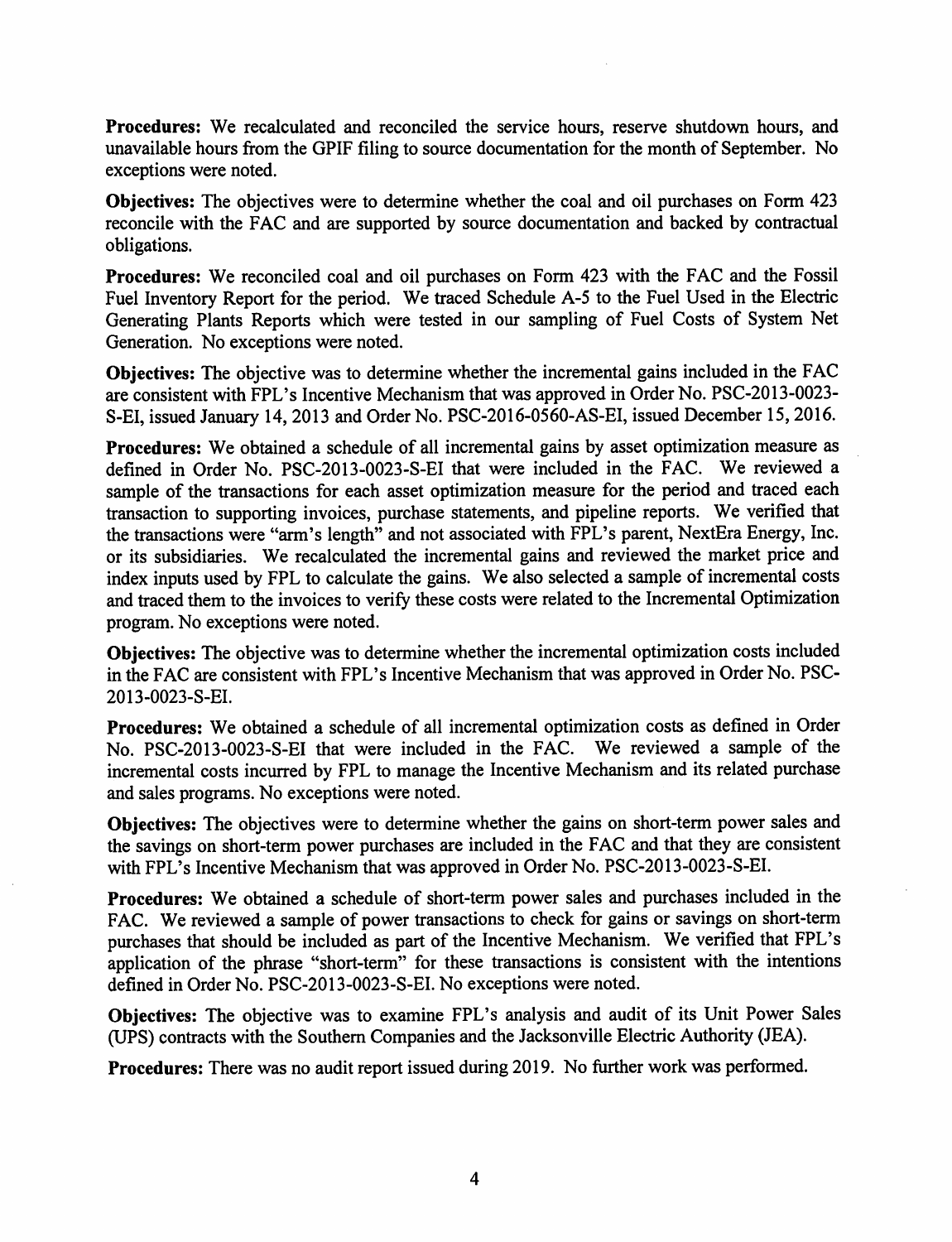## **True-up**

**Objective:** The objective was to determine if the True-Up and Interest Provision as filed was properly calculated.

**Procedures:** We traced the December 31, 2018, True-Up Provision to the Commission Order. We recalculated the True-Up and Interest Provision amounts as of December 31, 2019, using the approved beginning balance as of December 31, 2018, the Financial Commercial Paper rates, and the 2019 revenues and costs. No exceptions were noted.

#### **Analytical Review**

Objectives: The objective was to perform an analytical review of the Utility's FAC Revenues and Expenses to determine if there were any material changes or inconsistencies from the prior year.

**Procedures:** We compared 2019 to 2018 revenues and expenses. The Utility had no significant variances. Further follow-up was not required.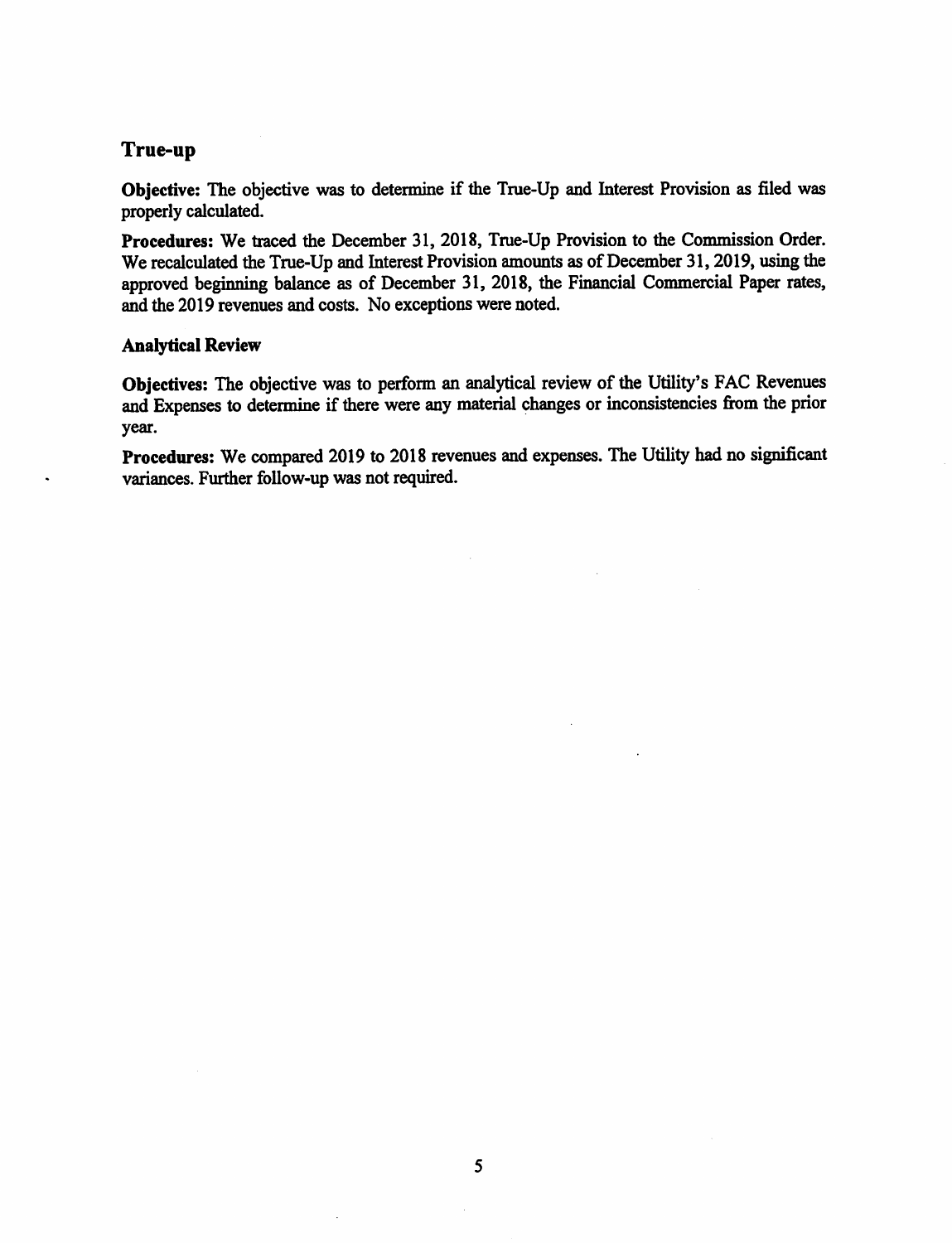# **Audit Findings**

 $\overline{6}$ 

 $\frac{1}{2}$  .

# None